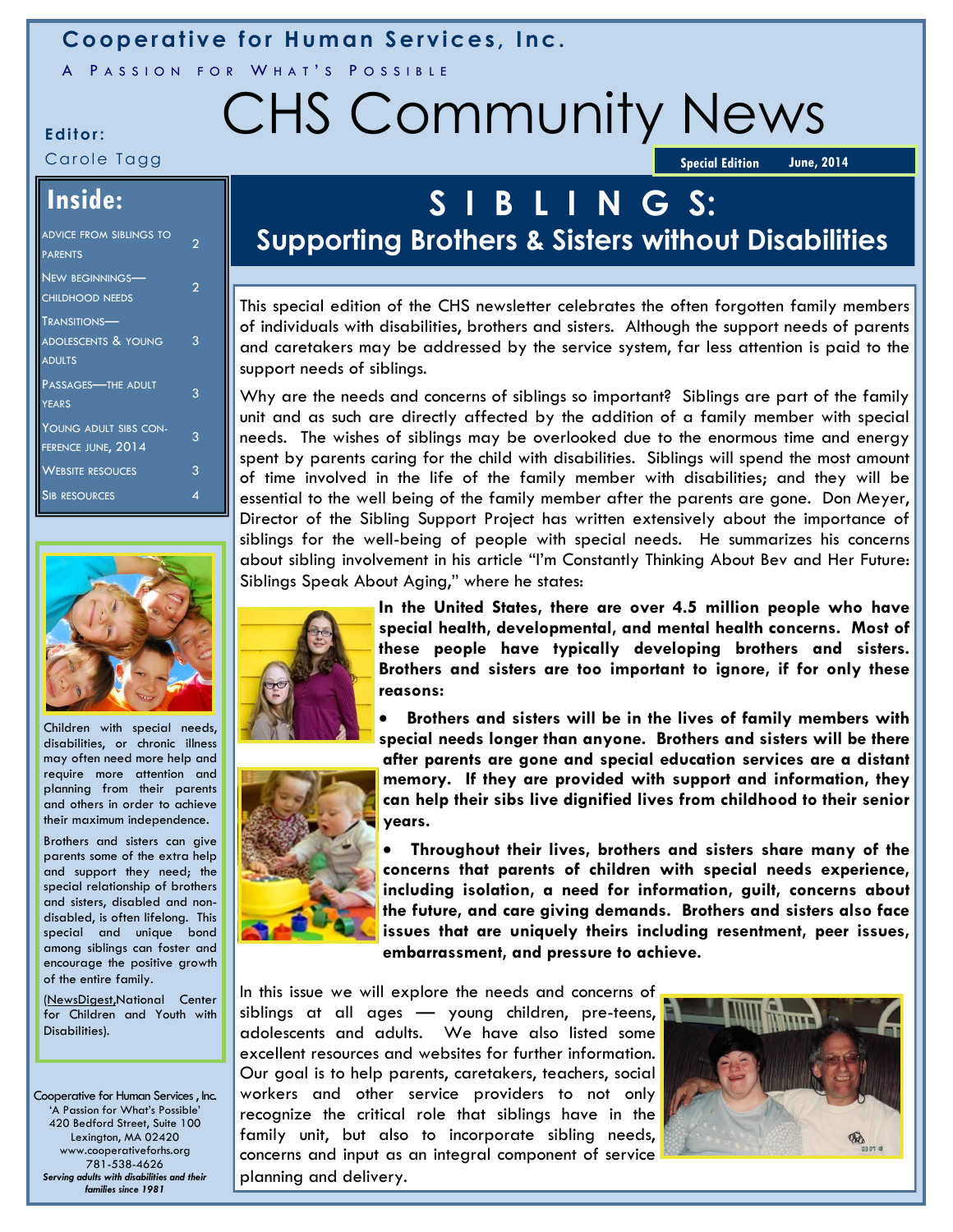#### <span id="page-1-0"></span>**Page 2 CHS Community News**

#### **Board of Directors**

#### **OFFICERS:**

**CHAIRPERSON Helen Cushman** St. Mary's Elementary School Special Educator / Family Member

**TREASURER Stephen B. Darr** Mesirow Financial Consulting, LLC Senior Managing Director

**ASSISTANT TREASURER Carol E. Tully** Wolf and Company, P.C. Director of Tax Services

**CLERK Lori Maida** Shore Educational Collaborative, Inc. Director of Human Resources

#### **DIRECTORS:**

**Brian P. Bialas** Foley Hoag, LLP Litigation Associate

**Michael E. Morris** United Health Care Vice-President, Network Management

**Sheila Donahue King** MA Exec. Office of Elder Affairs Director, Family Caregiver Program

**Jermaine L. Kidd** Ogletree, Deakins, Nash, Smoak & Stewart. P.C.—Associate Counsel

#### **Contact Information…**

**Kevin J. Leahy** Executive Director

**Janice Ellis Ballerini, LMHC**  Director of Clinical Services

**Thomas Lane** Director of Residential Services

**"Supporting siblings is critically important for people with disabilities and their families. I can't think of anything more vital to the quality of life over time than strengthening relationships with siblings."**

Kevin J. Leahy Executive Director Cooperative for Human Services, Inc.

### **Advice From Siblings to Parents**

Siblings offer important suggestions, reflections and advice developed from their own, first hand experience for parents, other family members, care providers and provider organizations. Below they list some of their suggested strategies for interacting with the nondisabled sibling: (Source: National Information Center for Children and Youth with Disabilities.)

- Be open and honest.
- Limit the care giving responsibilities of siblings.
- Use respite care and other supportive services.
- Accept the disability.
- Schedule special time with the nondisabled sibling.
- Let siblings settle their own differences.
- Welcome other children and friends into the home.
- Praise all siblings.
- Recognize that siblings are the most important, most powerful teachers of their children.
- Listen to siblings.
- Involve all siblings in family events and decisions.
- Require the disabled child to do as much for himself or herself as possible.
- Recognize each child's unique qualities and family contribution.
- Recognize special stress times for siblings and plan to minimize negative effects.
- Use professionals when indicated to help siblings.
- Teach siblings to interact.
- Provide opportunities for a normal family life and normal family activities.
- Join sibling-related organizations.

### **New Beginnings — Childhood Needs**



The family structure changes with the addition of each new child, whether or not the newborn has a disability. When the new family member has special needs, however, the difference for siblings can be profound and life long. Usually the parents must focus all of their attention on caring for the child with a disability, often leaving little or no time for attention to the other siblings.



For young siblings, it is especially important for parents to re-assure them constantly that they are loved. Constant attention to the family member with special needs is very hard for them to understand — they have their

own needs for attention, information about the sibling's disability and help understanding their parents' grief as well as their own feelings.

Other issues arise when siblings become school age. Although the bond between siblings can be very strong and meaningful, it is important to make sure they are not overly burdened with watching over their sibling with a disability at school. Taking care of the sibling at school can be stressful and can deprive the brother or sister of free time necessary for making friends and socializing with their peers — very important factors in their lives. Other concerns for the school aged child often involve how to talk about their sibling with special needs with their friends, competition with siblings for attention, how to respond to inappropriate teasing and other difficult social situations.

Support groups for siblings are also an important resource to explore. Organizations that provide support services to families with special needs may also provide support groups for siblings. One of the models developed across the U.S. is SIBSHOPS, a workshop structure developed by Don Myers, Director of the Sibling Support Project. These workshops are lively programs developed just for young brothers and sisters.

**HOW DO SIBLINGS FEEL?**

*"It's the same as in any brother or sister relationship, only the feelings are exaggerated."*

**Sibling**

(To find a Sibshop near you: www.siblingsupport.org/sibshops/find-a-sibshop)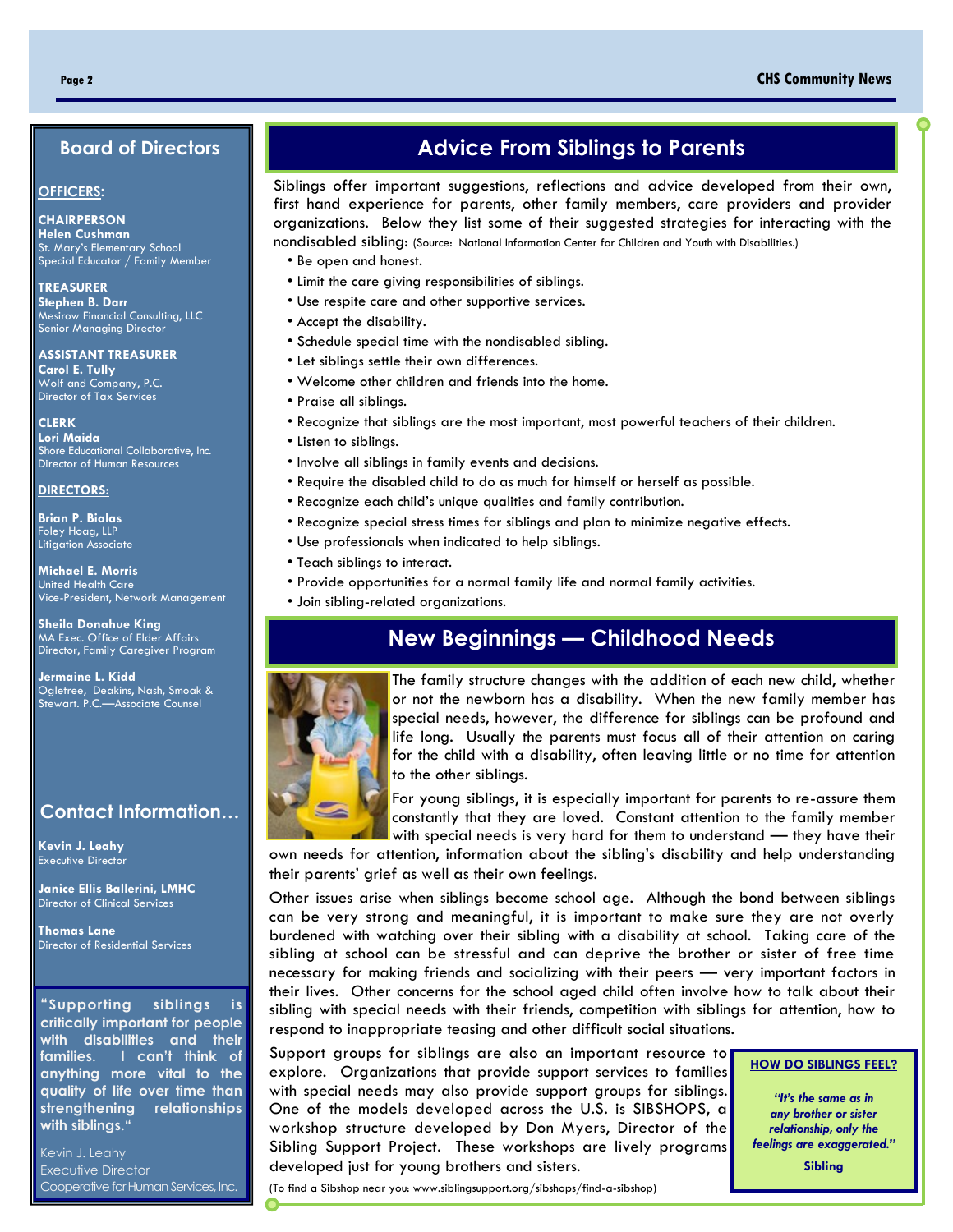### **Transitions — Adolescents & Young Adults**

As siblings transition into adolescence and young adulthood, their needs change dramatically. They are seeking their own identity with increased influence from their peers. This transitional stage is often marked by significantly reduced participation in family activities. Older siblings may feel guilty about spending less time with their family member with a disability. Conflicted feelings and emotional issues are best handled by providing a forum for teens and young adults to talk freely about their feelings. Sibling support groups for teens/young adults are an ideal resource for siblings, as well as, individual counseling and/or therapy.

It is not uncommon for teens and young adults to experience a wide range of emotions about

how they feel about having a sibling with special needs. The Vanderbilt Kennedy Center for Excellence in Developmental Disabilities, Nashville, Tn. has identified 5 common areas:

- Increased understanding and empathy many siblings of children with disabilities develop a maturity about the needs of others and appreciation of their own health.
- Pressure to overachieve in order to "compensate" for a sibling.
- Worry about the well‐being of their brother or sister with a disability and/or worry about what the future holds for both them and their brother or sister.
- Anger or embarrassment about a sibling's appearance or behavior in public.
- Jealousy of time and attention a sibling receives because of a disability.

It is also important that parents help the family member with a disability to understand why their older siblings are leaving home to go to college, get married, seek employment, live on their own etc. Family members all need to develop new and creative ways to maintain their relationships and stay in touch.

### **Passages — The Adult Years**

☆ ☆  $\frac{1}{\sqrt{2}}$  $\frac{1}{\sqrt{2}}$  $\frac{1}{\mathcal{N}}$ 

\*\*\*\*\*

☆

### \*\*\*\*\*\*\*\*\*\*\*\*\*\*\*\*\*\*\*\*\*

- **Website Resources for Adult Siblings**
- $\overline{\mathbf{x}}$  www.disabilityinfo.org/
- $\overleftrightarrow{\mathbf{x}}$  www.siblingstories.blogspot.com
- www.bu.edu/autismconnections/family-research  $\frac{1}{\mathcal{N}}$
- $\overline{\mathbf{x}}$  www.siblingleadership.org
- ☆ www.masiblingsupport.org
- [www.sibsjourney.org](#page-1-0)

# <del>☆☆☆☆☆☆☆☆☆☆☆☆☆☆☆☆☆☆☆☆</del>

Sibling involvement has been expanding among families of people with disabilities for several reasons.

First, people with disabilities today have significantly longer life spans due to medical advances and overall improved health, often outliving parents who serve as primary caregivers.

Second, since deinstitutionalization in the 1970s, people with disabilities are living at home longer, creating stronger sibling relationships.

Third, state and federal funding options are decreasing, and sibling involvement is a natural outgrowth of cost-saving measures.

"The Massachusetts Sibling Support Network: Supporting Siblings of People with Disabilities," by Emily Rubin, Director of Sibling Support at the Eunice Kennedy Shriver Center, The Shriver Center SPOTLIGHT, Volume 5/Issue 1/ Summer 2012

#### **Sib's Journey**

Sibs' Journey is a project founded by three young college women on a mission to broaden the narrative of the sibling experience. Childhood friends, Ellie, Claire and Renee embarked on a seven week journey



to share stories, experiences and resources to help siblings navigate their complex relationships with their brothers and sisters. Everyone can join in the Sibs' Journey and continue to spread the word. Visit the project's website at www.sibsjourney.org.



There is no definitive roadmap to guide siblings along the journey called adulthood. The journey typically includes establishing long term intimate adult relationships and lifestyles, building support networks, deciding whether or not to have children, establishing career and work

related goals and planning for the future. In families with a member with special needs, the care and future planning for the sibling is often a critical factor for adult siblings as they make these life long decisions.